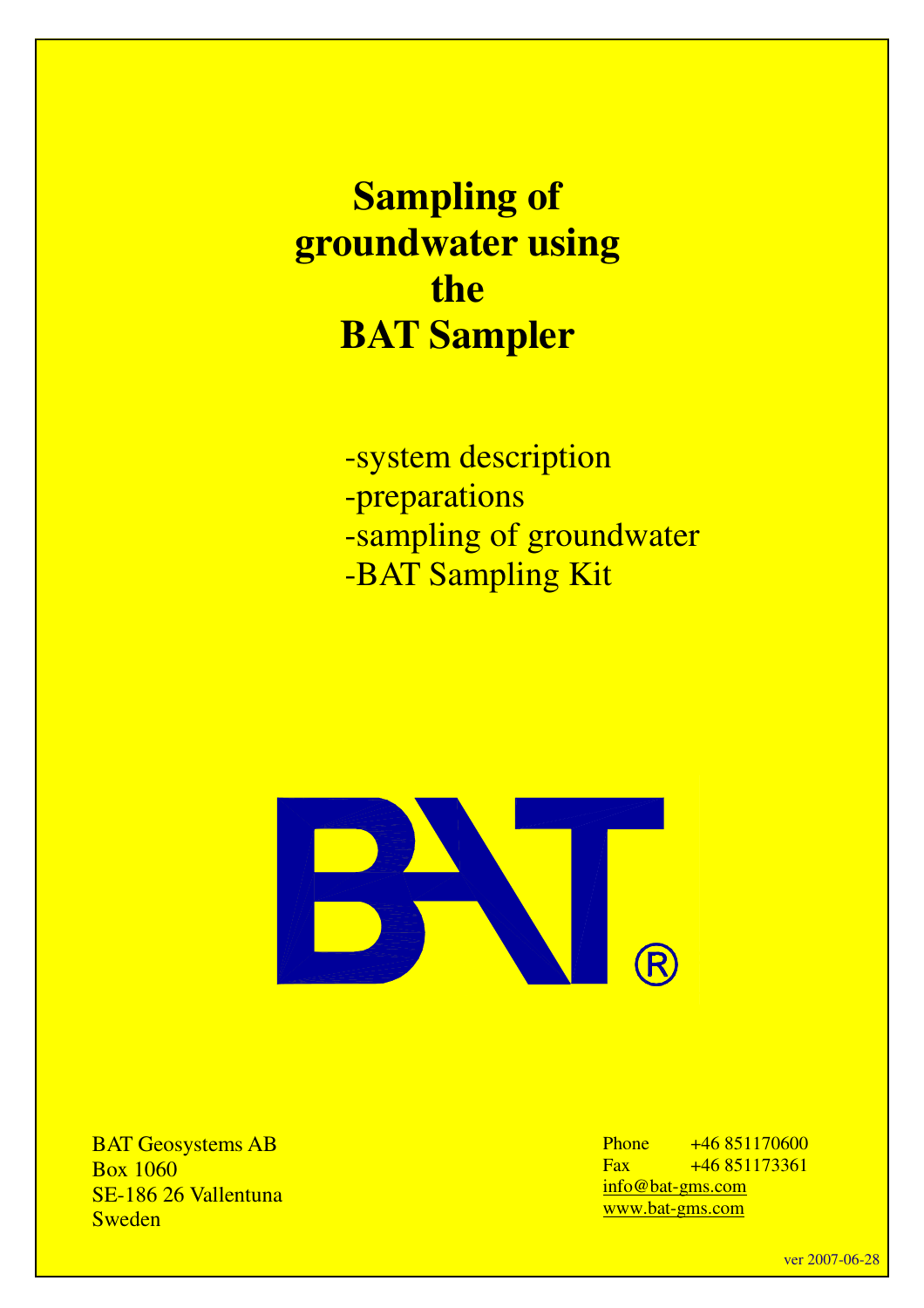

## **Contents**

## Page

| - BAT Cascaded groundwater sampler    |  |
|---------------------------------------|--|
| - Purging of the BAT MKIII Filter Tip |  |
|                                       |  |
|                                       |  |
|                                       |  |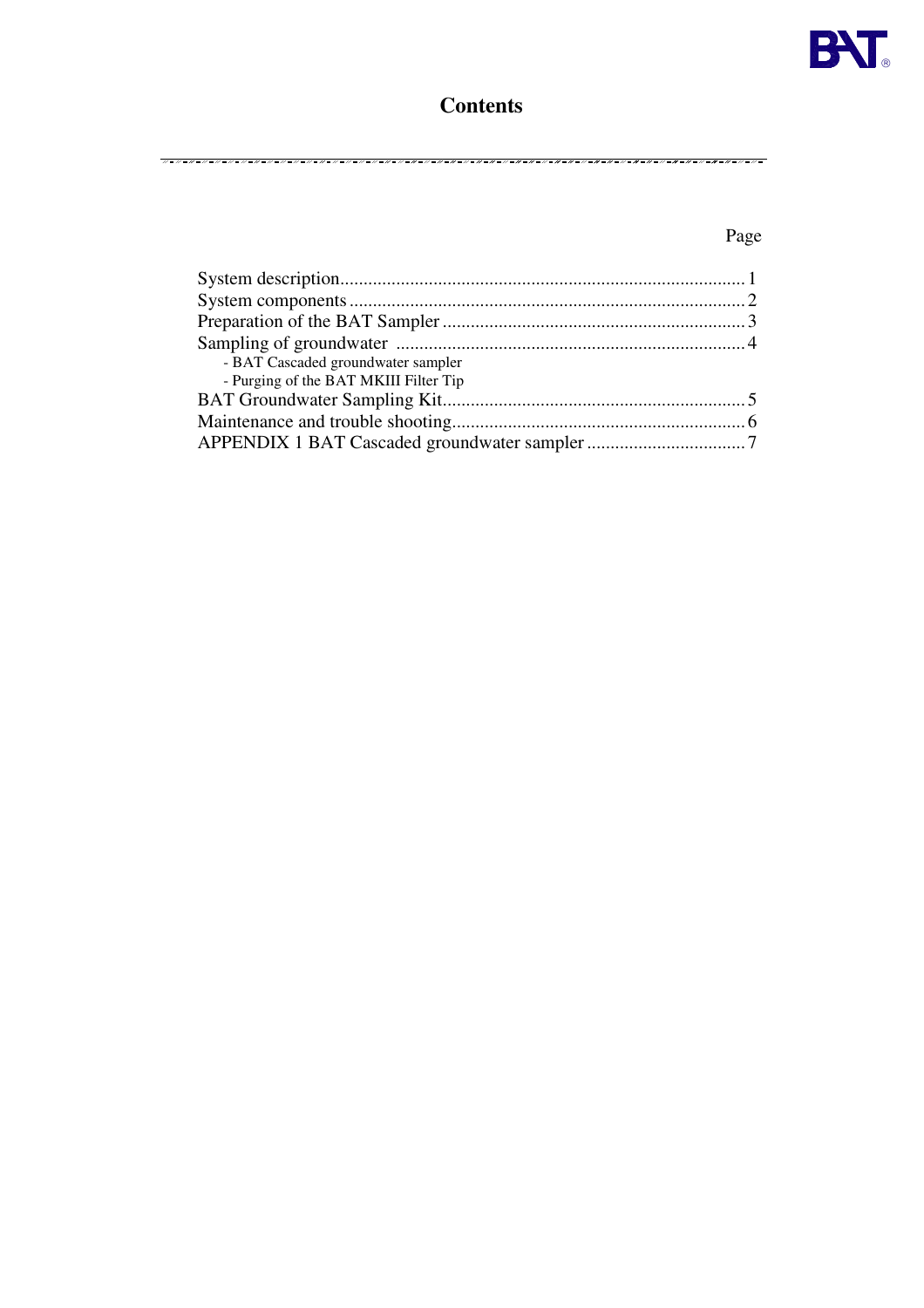# **System Description**



## **BAT Groundwater Sampler**

System description The key components of the BAT Groundwater Sampler are:

- **BAT MkIII Filter Tip**
- **- Evacuated sample tube**
- (volume 35 ml for 1-inch system)
- **- Double-ended hypodermic needle**

The BAT MkIII Filter Tip is connected to an oneinch extension pipe. In soft soils the filter tip can be installed into the soil simply by pushing it down to the desired depth. In harder soil strata predrilling may be required.

The sample tube is inserted into a tube housing which also is equipped with the double-ended hypodermic needle. The sampler is lowered down the one-inch extension pipe and simply by gravity the double-ended needle penetrates both the septum in the BAT MkIII Filter tip and the septum of the sample tube. A temporary, leak-proof connection is thus established between the sample tube and the BAT MkIII Filter Tip.

Due to the action of both the groundwater pressure and the suction in the sample tube, groundwater will be forced into the sample tube. The time needed for filling the sample tube is a function of the permeability of the actual soil layer. In medium to high permeable soils it is required only a couple of minutes for taking a full sample, whereas in low permeable soils,  $k \leq 10^{-10}$  m/s, it will take several hours to fill the tube.

Upon lifting the BAT Sampler the flexible septa in both the BAT MkIII Filter Tip and the sample tube will automatically reseal. In case the sample tube has not been filled enough with groundwater, the BAT Sampler can simply be reconnected to the BAT MkIII Filter Tip.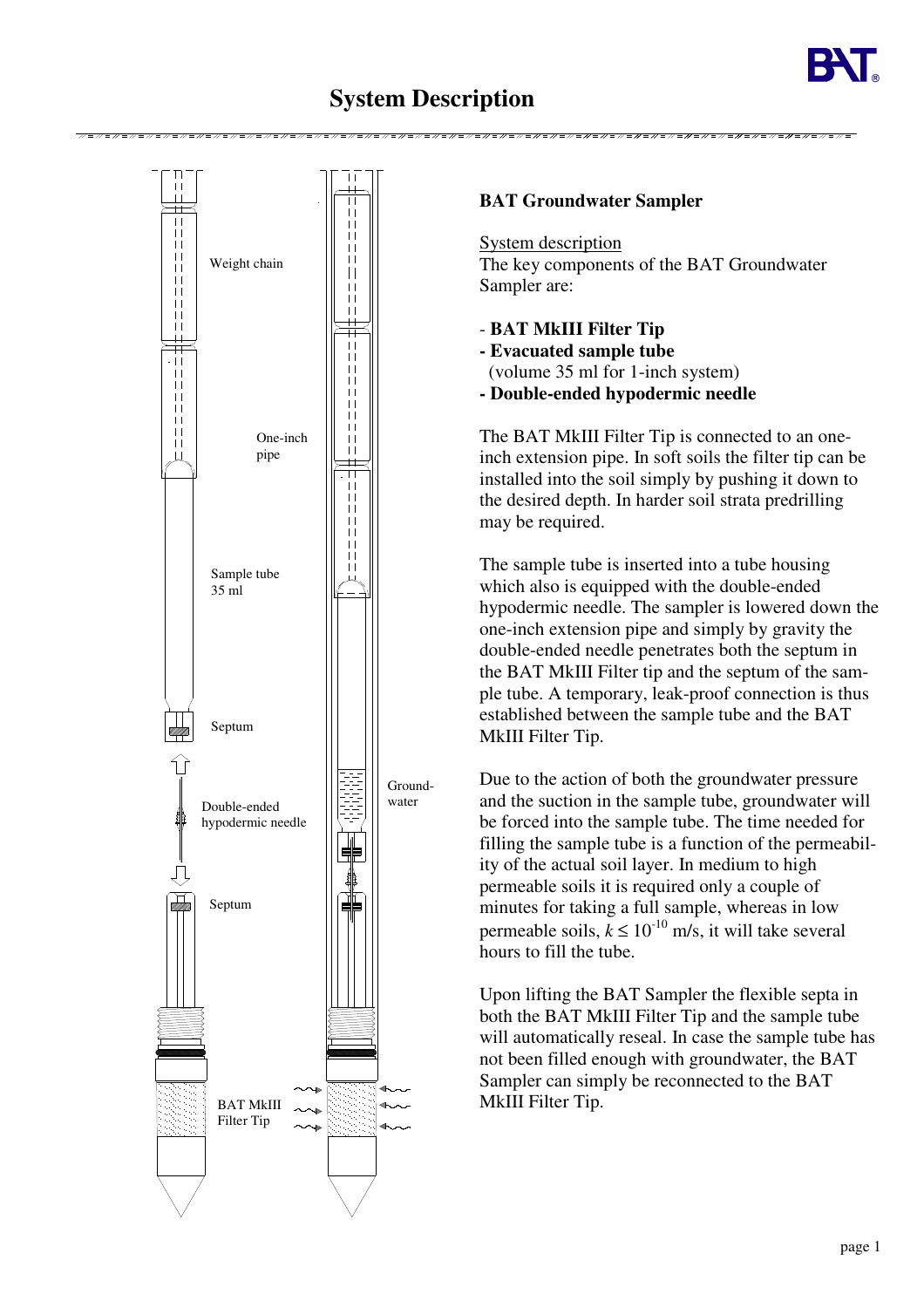

# **System components**



### **The quick-coupling**

The quick-coupling consists of three movable parts, the needle carrier, a spring (0,75x9x15) and a M2,5 screw. A spare kit of two springs and two screws is included.



**Hand vacuum pump**

The hand vacuum pump is used for the evacuation of the sample tube. The hose is fitted with a "Luer-lock" coupling for connection of a blue hypodermic needle and a guide sleeve.



*#3-308 Screwdriver with needle adapter*

The screwdriver is equipped with an adapter which is used for the mounting of the double-ended needle into the needle carrier. The needle has a threaded connection.

### **Measure tape, & Weight chain**

The weight chain is connected to a measure tape of length 30 m.



t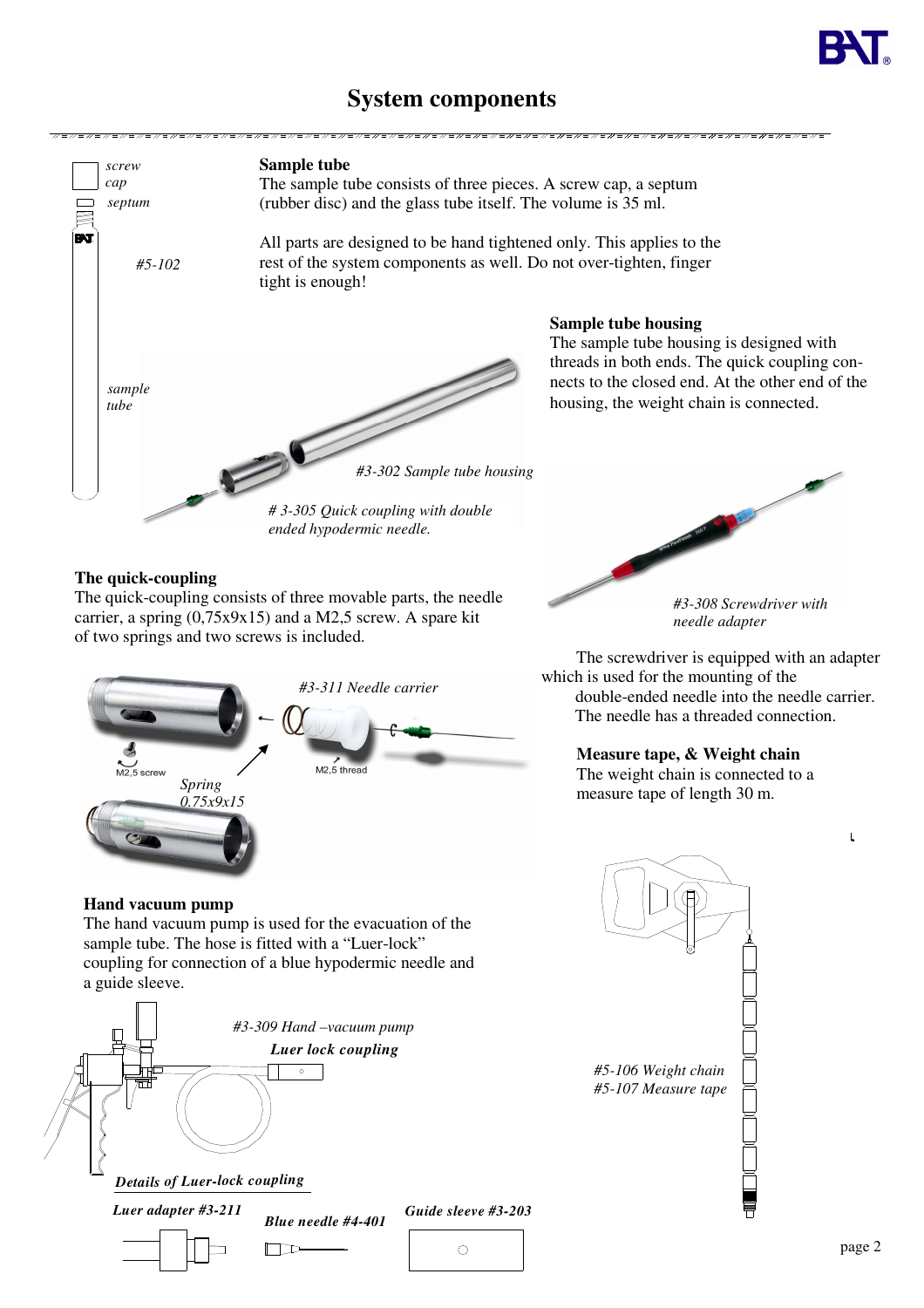# **Preparation of the BAT Sampler**



2) **Preparation of the quick-coupling**

Unpack the double-ended needle a) Remove the rubber guard from the short end of the needle.

b) Slide the rubber guard on the long end of the needle to protect the needle from contamination prior to sampling. Be sure not to pierce the rubber guard.

c) Screw the double ended needle into the needle carrier, using the adapter in the handle of the screw-driver. Make sure the needle seats properly in the thread.

1) **Evacuation of sample tube**

 $u = u = u = u = u = u = u = u = u = u = u = u$ 

Connect a blue needle to the Luer lock coupling. Puncture the septum of a **clean** sample tube. Evacuate the sample tube using the vacuum pump. Normally, 95% vacuum is achievable.



3) Attach the prepared quickcoupling onto the sample tube housing.

4) Insert the evacuated sample tube into the sample tube housing.

5) Finally, attach the housing onto the weight chain. Hand-tighten only. Now the BAT Sampler is ready for use.





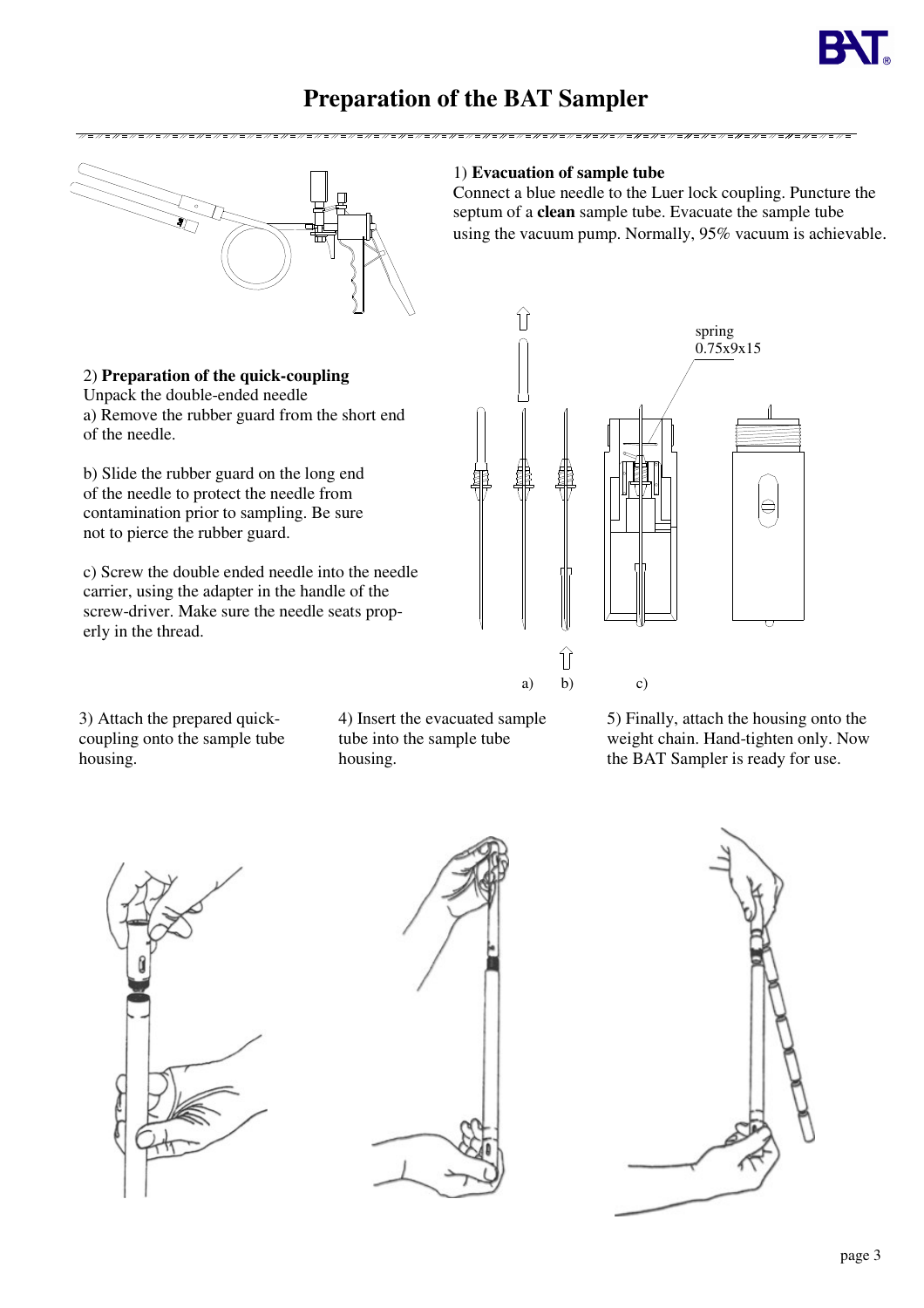## **Sampling of groundwater**

1) Connect the weight chain to the measuring tape (std. length 30m).

2) Lower the BAT Sampler gently down the extension pipe. Don't let the sampler fall free by gravity! To avoid sedimentation inside the extension pipe always wipe off any dirt on the wire by holding a rag around it.

3) Simply by gravity, the quick-connection system will automatically go into operation, and a hydraulic connection between the fluid in the BAT MkIII Filter Tip and the sample tube will be established.

4) Depending on both the permeability of the surrounding soil and the pressure difference between the groundwater and the sample tube it will take a certain time for the tube to be filled. The initial sampling rates varies between 0.02 ml/min in impervious clays  $(k=10^{-10} \text{ m/s})$  and 80 ml/min in porous sands. At most, a sample volume of 35 ml can be collected in one tube.

If pressurized samples are desired, you must wait long enough so that the pressure in the sample tube equalizes the groundwater pressure.

5) In case the sampler is disconnected from the filter tip before the sampling is considered to be finished you simply reconnect the sampler to the filter tip to continue the sampling process. Due to the action of the quick-coupling, the remaining underpressure in the sample tube will be automatically maintained upon disconnection from the filter tip.

### **BAT Cascaded Groundwater Sampler**

In the Cascaded Sampler, described in APPENDIX 1, two sample tubes are cascaded together using an additional double-ended hypodermic needle. Upon completion of sampling the lower sample tube will be entirely full, with all head-space restricted to the upper sample tube. This technique may also be utilized when it is desired to obtain simultaneous, duplicate samples.

**Purging of the BAT MkIII Filter Tip***.* The BAT MkIII Filter Tip has a "dead" volume of 10 ml which ought to be purged before taking a fresh sample of the groundwater. Prior to sampling it is therefore recommended to purge a volume of 20 ml through the filter tip, i.e. two times the "dead" volume of the filter tip.

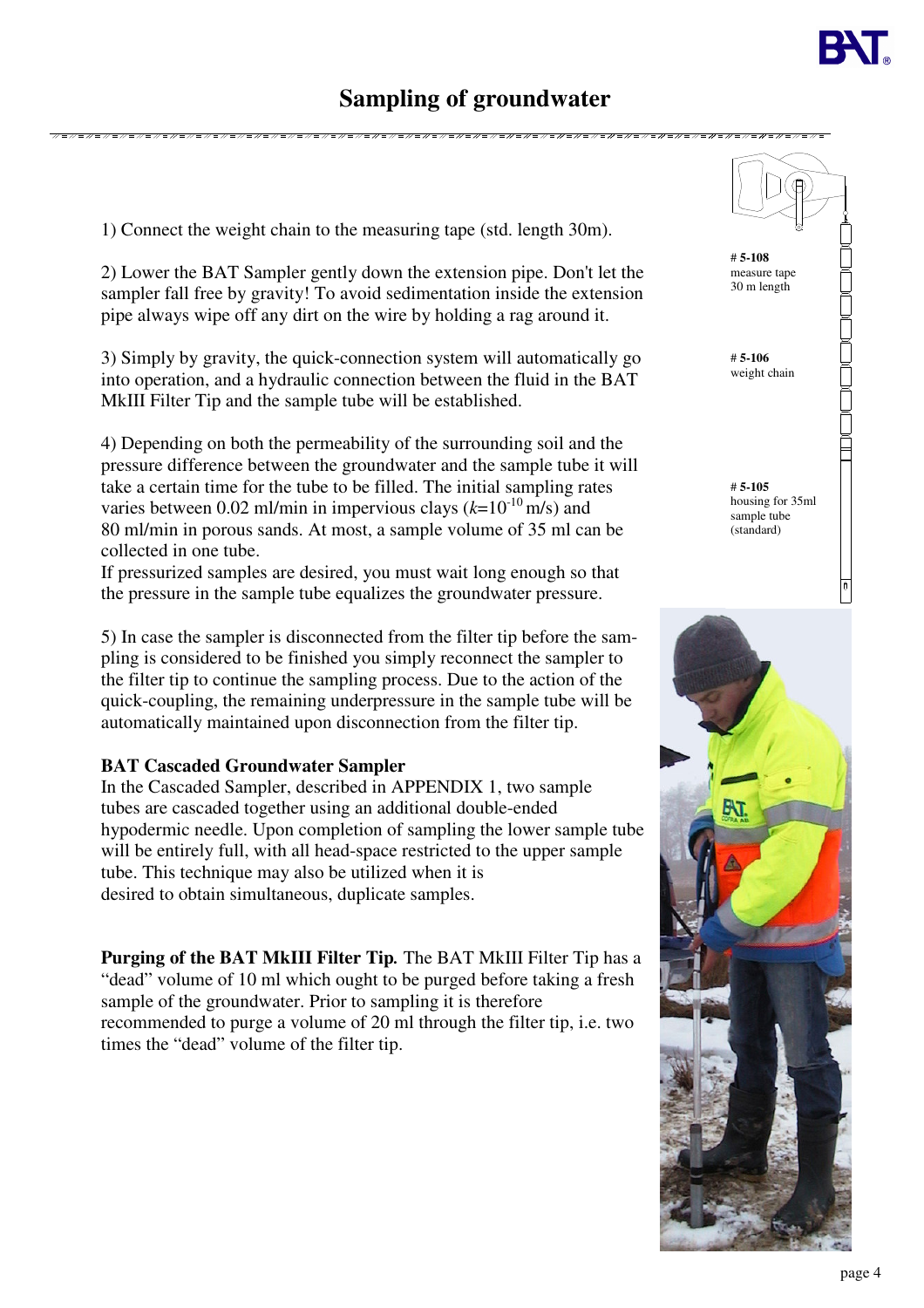



 $\mathcal{N} = \mathcal{N} = \mathcal{N} = \mathcal{N}$ 

p a g e S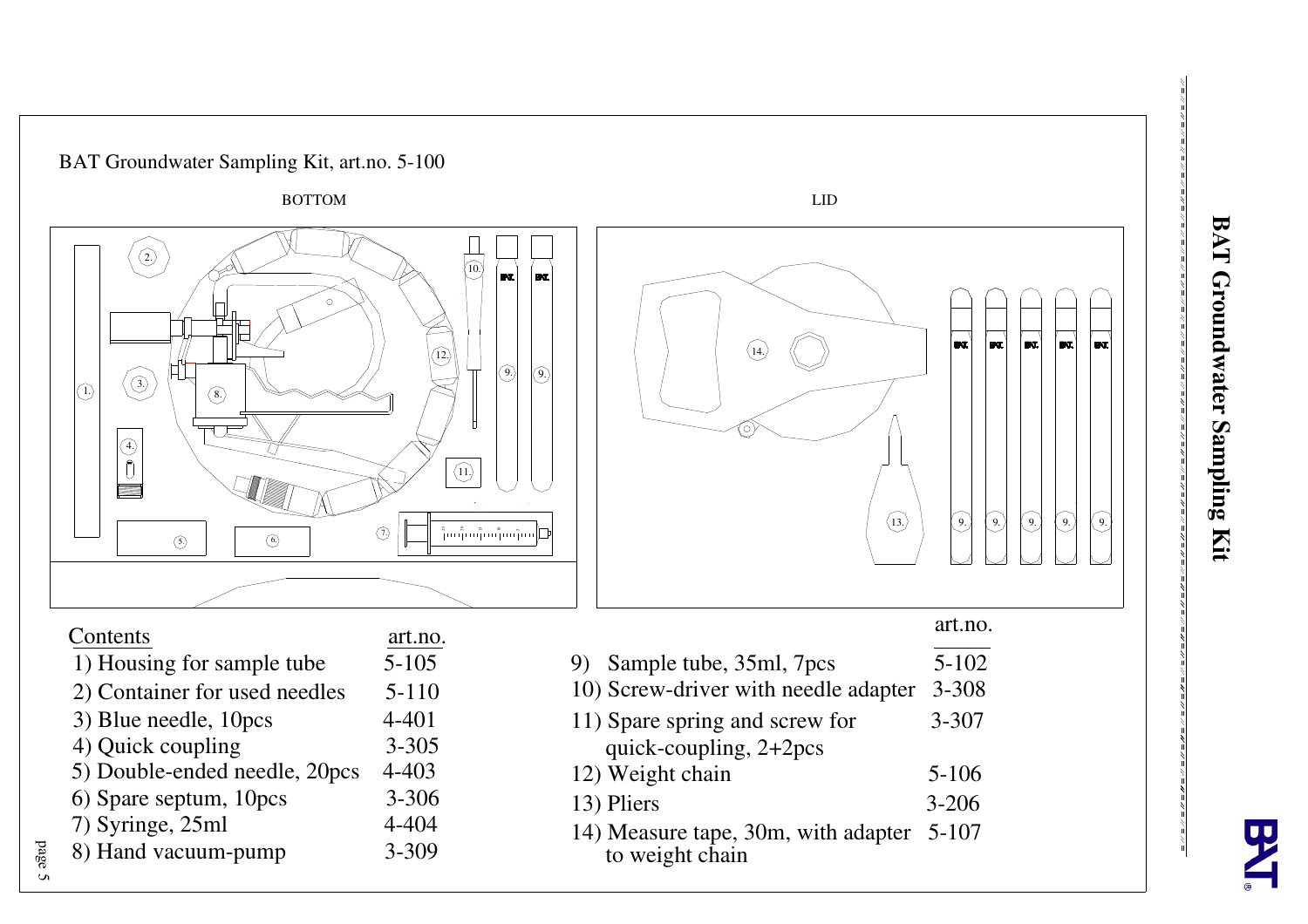## **Post sampling**

When the equipment is subject to storage please do the following steps:

- 1) Remove any visual dirt outside and check the inside of the guide sleeve.
- 2) Disassemble the Groundwater Sampler.
- 3) Remove and discard any needles.
- 4) Remove caps and septa from the sample tubes.
- 5) Let all parts dry out keeping the case-lid opened.

## **Trouble Shooting**

No sample is collected

Possible errors:

- 1) The double-ended needle is bent or broken. Check and replace if necessary.
- 2) The individual parts are not tightened enough. Screw them until they seats to each other.
- 3) Check the sample tubes caps and septa. Tight them if necessary and/or replace the septa.

4) The sample may consist completely of soil gas.